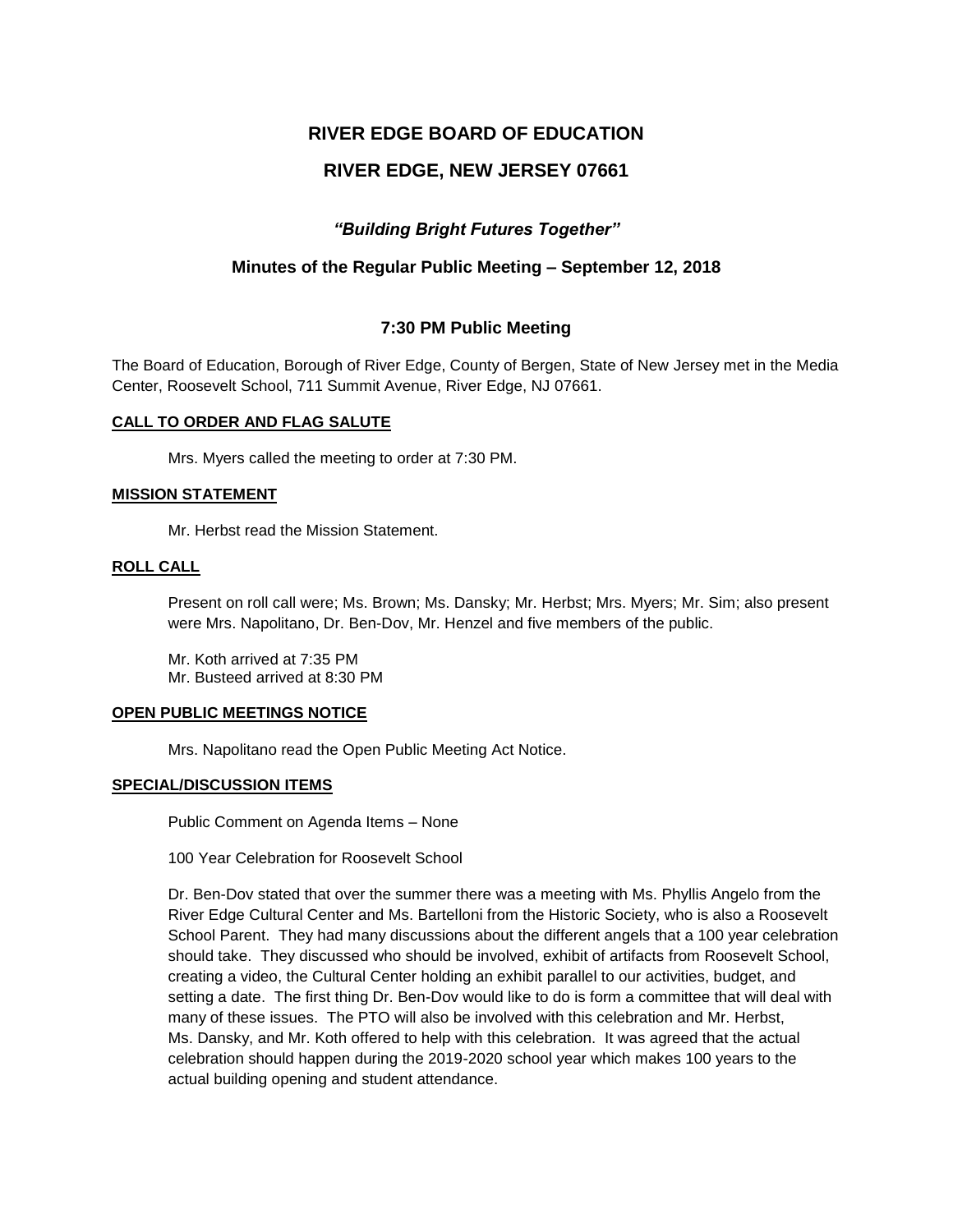# **REPORTS**

#### **SUPERINTENDENT**

Dr. Ben-Dov reported on the following:

- Dr. Ben-Dov stated we had three days of school and they were successful. She stated everyone has done a fantastic job and she gave her gratitude to custodians, administrators, teachers, and all staff.
- Dr. Ben-Dov stated we are fully staffed except for last minute aide resignations. We are still filling those positions. All of our certified staff is in place.
- We have had a lot of Professional Development. New teachers started with their three days of orientation. Our returning staff has had two full days. We had a few outside presenters, Master Yun provided a session of inspirational Taekwondo, Author Janet Wong who will be our Author-in-Residence shared diverse poetry, and Dr. Jessica Hammond spoke about K-3 New Jersey Tiered System of support. Teachers were able to "unpack" the newly revised curriculum, and aides received training from Region V. Dr. Ben-Dov also thanked Mr. Herbst who spoke on behalf of the River Edge Board of Education for his address at the Welcome Back Meeting.
- Dr. Ben-Dov thanked Christine Moran for all of the curriculum work she has facilitated. A lot of our curriculum needed to be updated and revised.
- Dr. Ben-Dov read the following Violence, Vandalism and Harassment Intimidation and Bullying report: As reported to the State, during reporting Period 2 there were four HIB investigations reported for the River Edge School District. Two of the incidents reported were HIB Violations, which was affirmed by the Board of Education. Dr. Ben-Dov discussed some of the HIB training and prevention activities being implemented by the River Edge School District.
- We have a new feature in front of Cherry Hill School called "The Lending Library." Kids will be able to take a book and replace it with a new book. Dr. Ben-Dov thanked Mr. David Heitman for constructing and installing it. Roosevelt School will get one soon.
- There is QSAC training on September  $24<sup>th</sup>$  at the County Office and Dr. Ben-Dov, Mrs. Napolitano, and Ms. Moran will attend. Our QSAC committee will meet on September  $27<sup>th</sup>$  to discuss what was said at the September  $24<sup>th</sup>$  meeting. The facilities walkthrough will be in the early fall and we understand that governance, personnel, curriculum and instruction will happen after the first of January.
- We will be able to do many of the security upgrades originally planned to be done over a few years thanks to the extra aid that we received from the State. Dr. Ben-Dov stated over the course of the year we will have a surprise visit and will be tested by the State on how we perform a security drill. They are trying to visit all of Bergen County districts to assess readiness and make recommendations. Dr. Ben-Dov also wanted to discuss a security concern she had. She said that the Halloween parade is a security risk. She discussed the possibility of abolishing it. A discussion with the board resulted in a decision to keep the parade with stricter security measures.
- Dr. Ben-Dov shared with the board a change in the weight of the mandated teacher evaluations. The new percentages will be 5% for Student Growth Percentiles which are based on PARCC, 25% Student Growth Objectives, and 70% teacher practice. This information was shared with the teachers.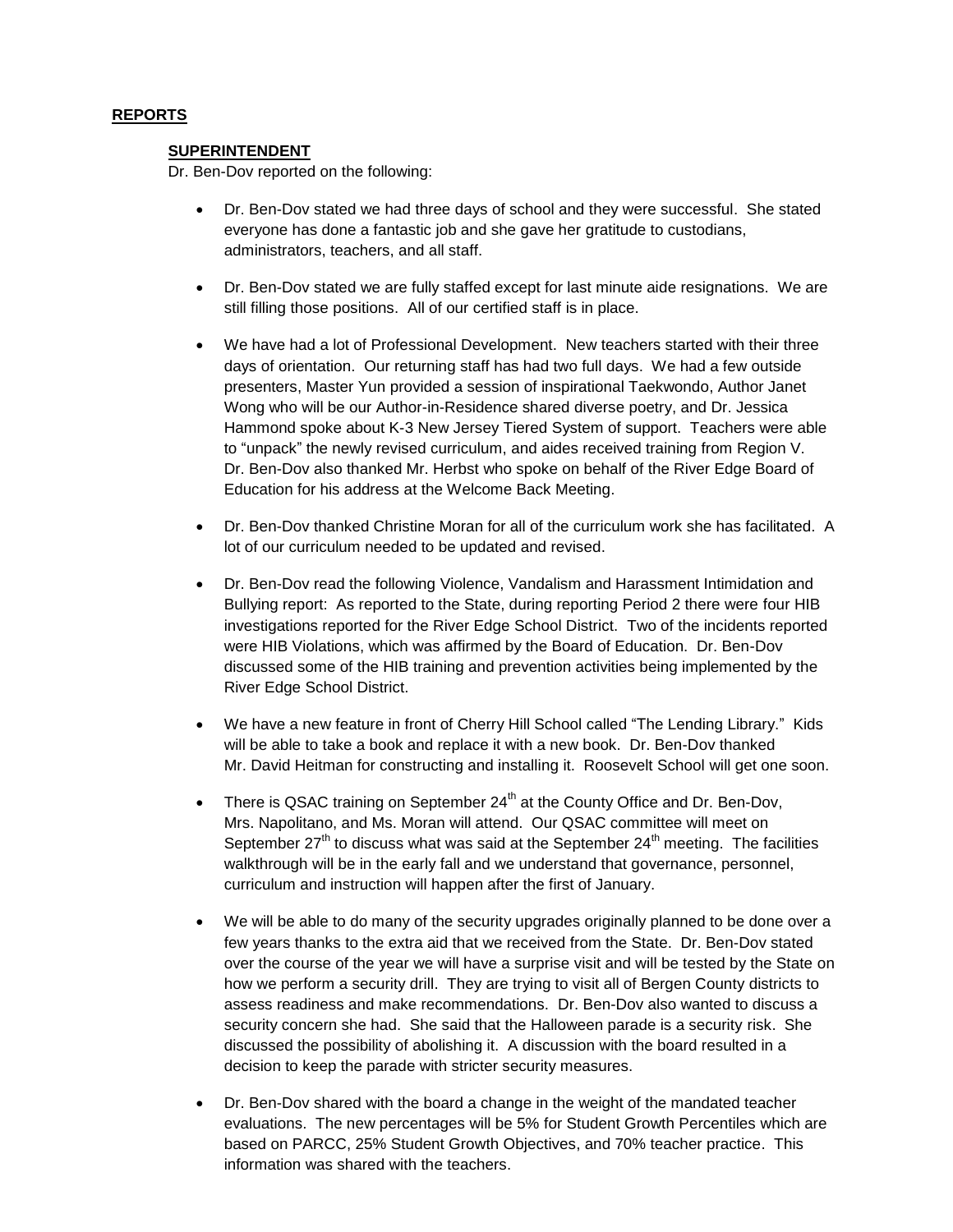- There will be a Candidates Night facilitated by the PTO through the League of Women Voters. There are five candidates for the board with three open seats. The board will present October  $9<sup>th</sup>$ , October  $29<sup>th</sup>$ , and October  $30<sup>th</sup>$  to the PTO and they will pick a date based on the League of Women Voters' availability and host it.
- The New Family Outreach Reception will be on Monday, September 17th at Cherry Hill School. Dr. Ben-Dov said that the Mayor and some Council members will be attending and hoped that board members would be there as well.

# **PRINCIPAL**

Mr. Henzel reported on the following:

- The opening of school went extremely smooth. Parents were all smiles on the blacktop.
- On behalf of the Roosevelt students and staff, a huge thank you to the Board of Education for the brand new blacktop and roof. I am working with the PTO to obtain stencils that all students can enjoy.
- Mr. Henzel thanked Mark Jentz, Brian Sarver, and our custodial staff for the fantastic job on getting our school ready for the first day of school
- Back to School Night for Roosevelt School and Cherry Hill School will be on Thursday, September 20th

# **BOARD SECRETARY**

Mrs. Napolitano reported on the following:

- Many projects have been completed over the summer at both schools: the partial roof replacement at Roosevelt School has been completed, the classroom carpets were cleaned at both schools, the blacktop at Roosevelt School has been re-paved, one rug was replaced with flooring at Roosevelt School, the iron wear at New Bridge Center has been re-painted, the boilers have been cleaned and inspected, the pipes were inspected and repairs were done prior to the boilers being turned on, the STEAM Labs have been painted, all the classrooms have been cleaned, many rooms have been moved, the window film will be installed later this month, the gym floors have been re-finished, and new wood chips have been placed down at the playgrounds.
- Stan Stevens has spoken to Carolyn Baldanza regarding the drainage of the fields and the basketball hoops. We are awaiting direction from her.
- Mrs. Napolitano is waiting on an answer from Mr. Negreann on the Interlocal Agreement

### **PRESIDENT**

Mrs. Myers reported on the following:

- Mrs. Myers thanked Mr. Herbst for attending the Welcome Back Assembly on September  $4<sup>th</sup>$  for her.
- Mrs. Myers stated she believes we need to move the re-org meeting date from Wednesday, January 9, 2019 to an earlier date in January to be incompliance of the having the meeting within the first seven days of the month. The board discussed having the meeting on Monday, January 7, 2019.
- Mrs. Myers will contact the Mayor regarding the Interlocal Agreement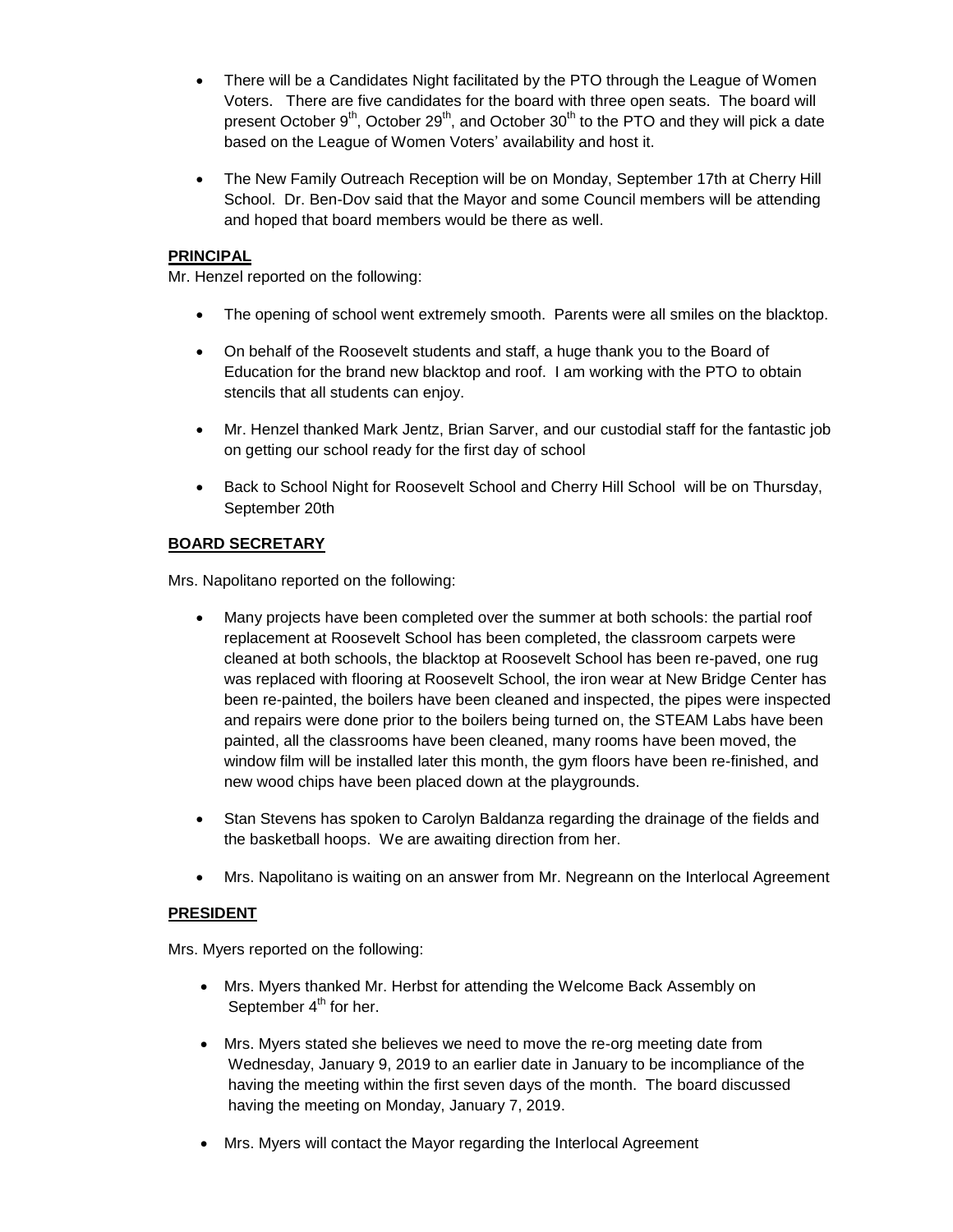### **COMMITTEES**

• Ms. Dansky spoke about the Policy Committee that took place on Tuesday, August  $21^{st}$ . They discussed the Policies and Regulations for Series 4000, 5000, and 6000. There is also a resolution on tonight's agenda to approve the first reading for these policies.

### **MOTIONS TO BE ACTED UPON**

### **E. PERSONNEL**

**33**. That the Board of Education, with the recommendation of the Superintendent approve River Dell High School student, Olivia Kanestrin, for a senior internship one day per week as part of a School Sponsored Structured Learning Experience to commence on September 25, 2018 through May 28, 2018.

Motion by Ms. Dansky Seconded by Ms. Brown

Ayes: Ms. Brown, Mr. Busteed, Ms. Dansky, Mr. Herbst, Mr. Koth, Mrs. Myers, Mr. Sim Nays: None

### **A. ADMINISTRATION/POLICY**

**1**. That the Board of Education approve the Minutes and Confidential Minutes of July 25, 2018.

Motion by Ms. Brown Seconded by Mr. Koth

Ayes: Ms. Brown, Mr. Busteed, Ms. Dansky, Mr. Herbst, Mr. Koth, Mrs. Myers, Mr. Sim Nays: None

- **2**. That the Board of Education approve the staff development and travel as per the schedules for September 2018 including relevant mileage reimbursement. (Addendum)
- **3**. That the Board of Education approve the Special Milk Pricing at a rate of \$.33 per day for the 2018-2019 school year.
- **4**. That the Board of Education, with the recommendation of the Superintendent approve the following statement of assurances for each school in River Edge School District and approve the NJDOE School Self-Assessment for Determining Grades under the Anti-Bullying Bill of Rights Act completed by each school's safety team.
- **5**. That the Board of Education approve the Annual Reporting Period 2 for Violence & Vandalism and HIB Incidents for the 2017-2018 school year.
- **6**. That the Board of Education approve the following State Contract vendors for 2018-2019.

| <b>School Specialty</b>       | Contract #17/Food-00242      | <b>Instructional Supplies</b> |
|-------------------------------|------------------------------|-------------------------------|
| <b>Howard Computer</b>        | Contract # MNWNC-114         | Technology                    |
| Spruce Industries             | MRESC#12/13-65               | <b>Custodial Supplies</b>     |
| Northeast Janitorial          | ESCNJ #17/18 -47             | <b>Custodial Supplies</b>     |
| Northeast Janitorial          | MRESC#15/16-44               | <b>Custodial Equipment</b>    |
| <b>CDW Government (Cisco)</b> | Contract# MRESC IFB 15/16-11 | Technology                    |
| <b>Keyboard Consultants</b>   | 65MCESCCPS #ESCNJ            | Technology                    |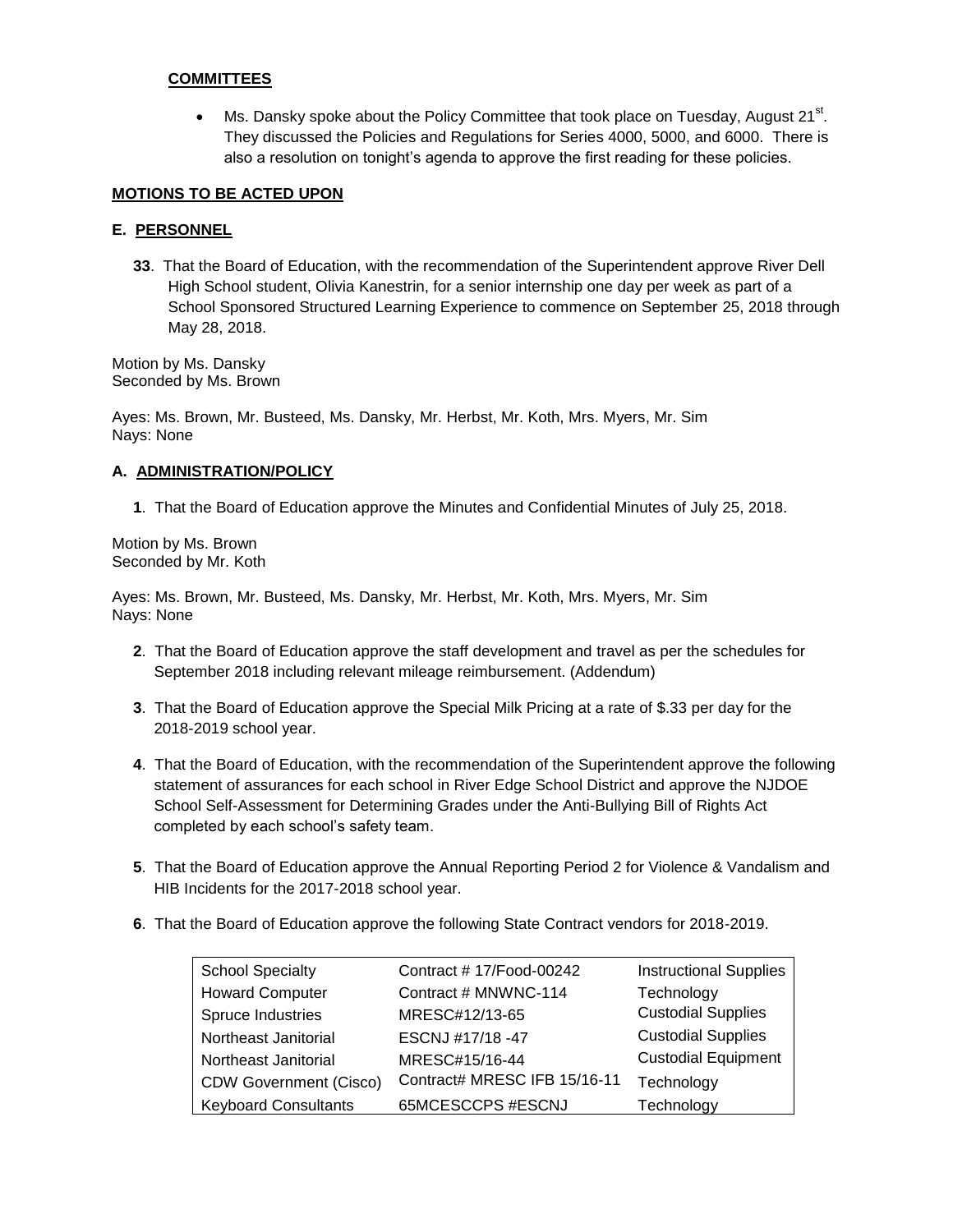Motion by Mr. Koth Seconded by Mr. Herbst

Ayes: Ms. Brown, Mr. Busteed, Ms. Dansky, Mr. Herbst, Mr. Koth, Mrs. Myers, Mr. Sim Nays: None

**7**. That the Board of Education approve the First Reading of the following policies:

| Policy #        | <b>Title</b>                                             |
|-----------------|----------------------------------------------------------|
| 4112.4/4212.4   | <b>Employee Health</b>                                   |
| 4112.4/4212.4R  | <b>Exposure Control Plan Regulation</b>                  |
| 4112.4/4212.4R  | <b>Physical Examination</b>                              |
| 4112.8          | Nepotism                                                 |
| 4111.1          | NonDiscrimination/Affirmative Action                     |
| 4211.1R         | NonDiscrimination/Affirmative Action<br>Regulation       |
| 4119.23/4219.23 | <b>Employee Substance Abuse</b>                          |
| 4116            | <b>Evaluation of Teaching Staff Members</b>              |
| 4211            | Recruitment, Selection and Hiring - Non-<br>Certificated |
| 5113            | Attendance, Absences, and Excuses                        |
| 5114            | Suspension and Expulsion                                 |
| 5125            | <b>Student Records</b>                                   |
| 5127            | <b>Commencement Activities</b>                           |
| 5131            | Conduct/Discipline                                       |
| 5131.5          | Violence and Vandalism                                   |
| 5131.5/7R       | Violence and Weapons Regulation                          |
| 5141.8          | Sports related Concussion and Head Injury                |
| 5142            | <b>Student Safety</b>                                    |
| 5145.11         | Questioning and Apprehension                             |
| 6010            | Goals and Objectives                                     |
| 6142.2          | English As A Second Language: Bilingual<br>Programs      |
| 6142.12         | <b>Career and Technical Education</b>                    |
| 6145            | <b>Extracurricular Activities</b>                        |
| 6146            | <b>Graduation Requirements</b>                           |
| 6146.2          | Promotion/Retention                                      |
| 6147            | <b>Standards of Proficiency</b>                          |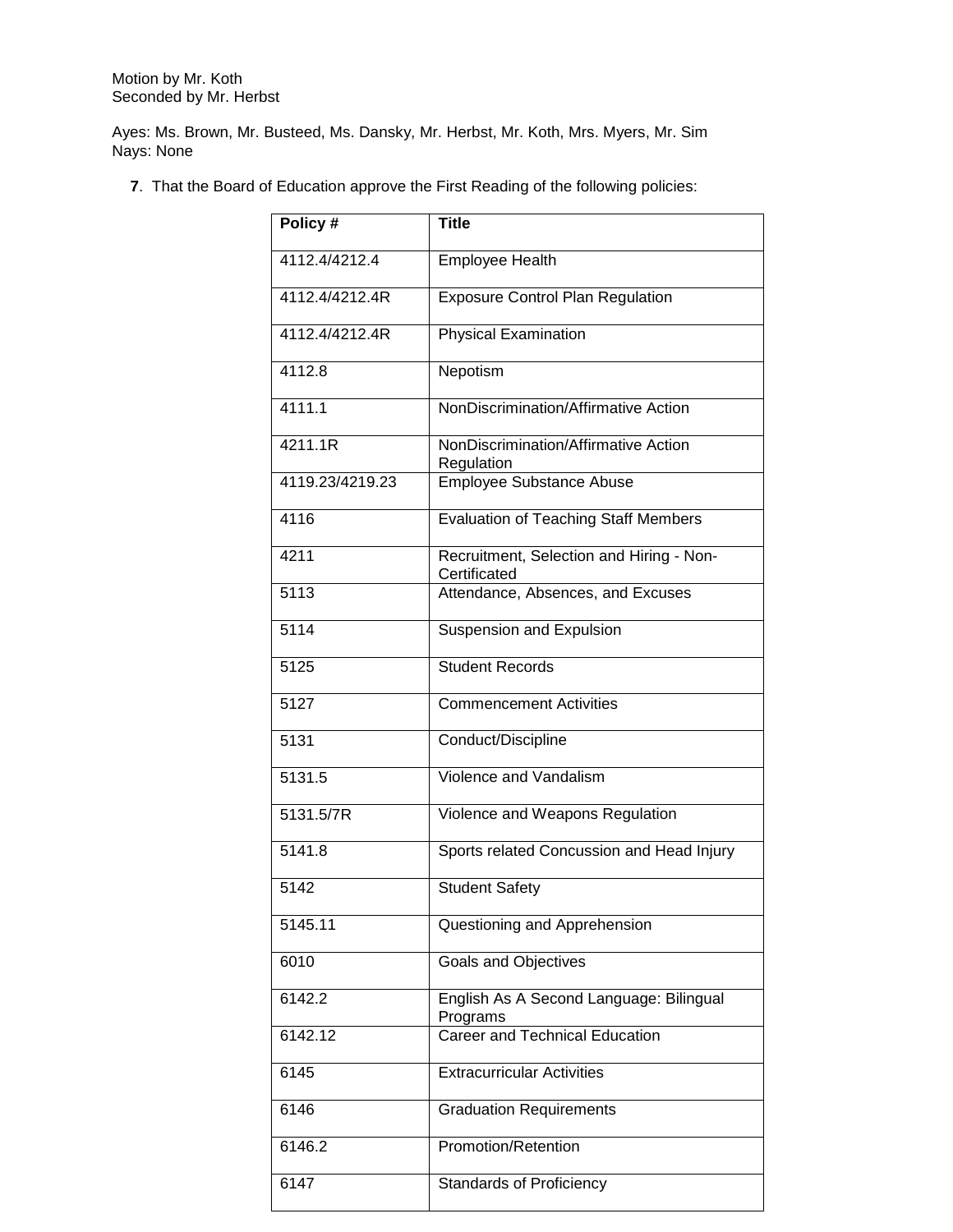| 6153   | Field Trip                                                                  |
|--------|-----------------------------------------------------------------------------|
| 6160   | Instructional Services and Resources                                        |
| 6162.4 | <b>Community Resources</b>                                                  |
| 6162.5 | Research                                                                    |
| 6164.1 | Intervention and Referral Services for<br><b>General Education Students</b> |
| 6171.1 | Remedial Instruction                                                        |
| 6171.3 | Title I                                                                     |

**8**. That the Board of Education approve the First Reading of the following policy:

| Policy # | Title                          |
|----------|--------------------------------|
| 6142.10  | Internet Safety and Technology |

**9**. That the Board of Education approve the Second Reading of the following policies:

| Policy #   | <b>Title</b>                                                   |
|------------|----------------------------------------------------------------|
| 5111       | Admission                                                      |
| 5118       | Nonresidents                                                   |
| 5131.6     | Drugs, Alcohol, Steroids, Tobacco (Substance<br>Abuse) Amended |
| 5131.6     | Drugs, Alcohol, Steroids, Tobacco (Substance                   |
| Regulation | Abuse)                                                         |
| 5131.7     | Weapons and Dangerous Instruments                              |
| 5141       | Health                                                         |
| 5141       | Use of Automated External Defibrillator(s)                     |
| Regulation |                                                                |
| 5141.4     | Missing, Abused and Neglected Children                         |
| 5141.4     | Missing, Abused and Neglected Children                         |
| Regulation |                                                                |
| 5141.6     | <b>Crisis Management</b>                                       |
| 5141.8     | Sports Related Concussion and Head Injury                      |
| 5141.21    | <b>Administering Medication</b>                                |
| 5141.21    | <b>Administering Medication</b>                                |
| Regulation |                                                                |
| 5141.22    | Medical Marijuana                                              |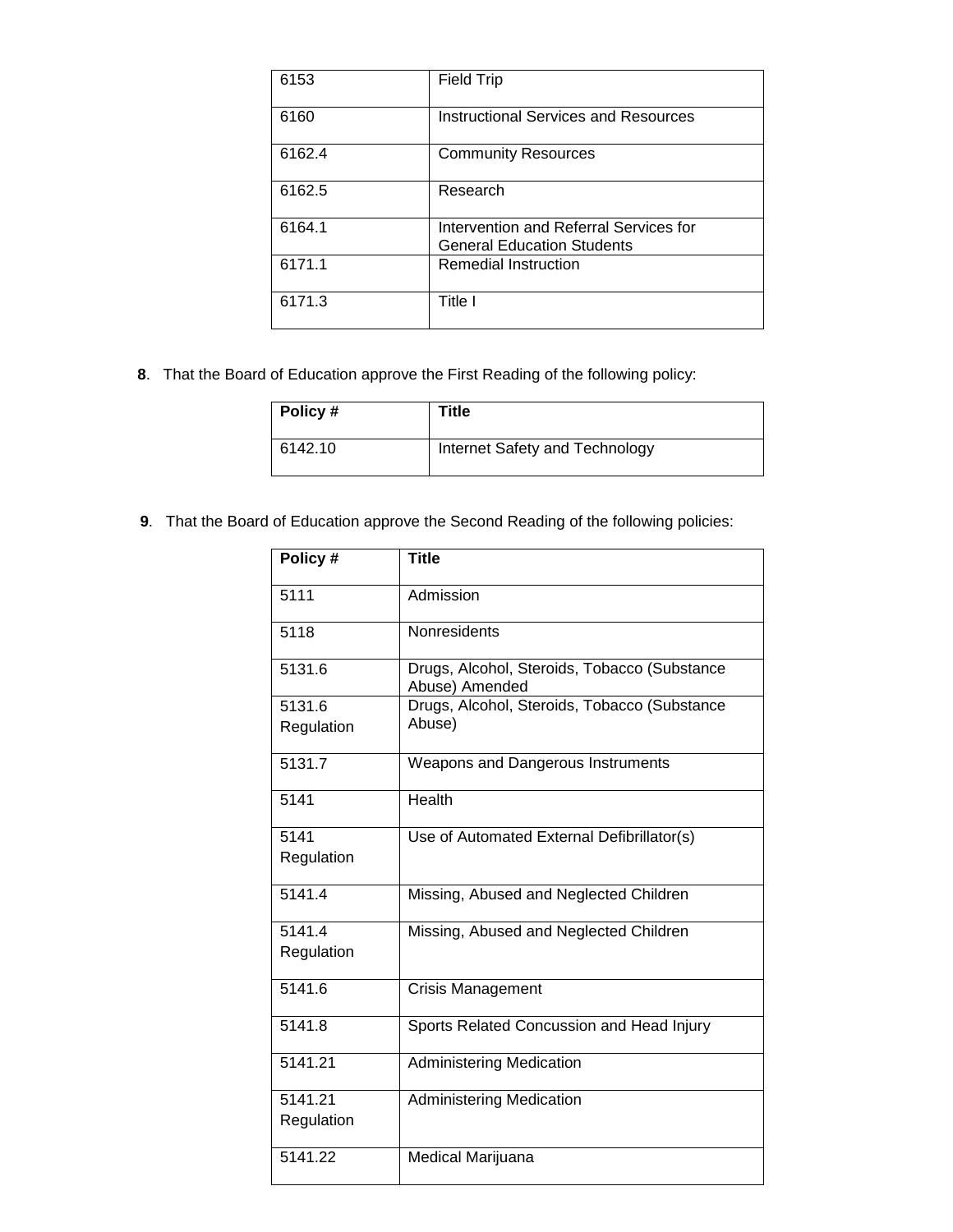| 5142.1  | <b>Safety Patrols</b>        |
|---------|------------------------------|
| 5145.4  | Equal Educational Employment |
| 5145.5  | Photographs of Students      |
| 5145.12 | Search and Seizure           |

**10**. That the Board of Education approve the Second Reading of the following policies:

| Policy # | <b>Title</b>                                                                           |
|----------|----------------------------------------------------------------------------------------|
| 6111     | <b>School Calendar</b>                                                                 |
| 6112     | School Day                                                                             |
| 6114     | <b>Emergencies and Disaster Preparedness</b>                                           |
| 6115     | <b>Ceremonies and Observances</b>                                                      |
| 6121     | Nondiscrimination/Affirmative Action                                                   |
| 6122     | Articulation                                                                           |
| 6140     | <b>Curriculum Adoption</b>                                                             |
| 6141     | <b>Curriculum Development</b>                                                          |
| 6142     | <b>Subject Fields</b>                                                                  |
| 6141.2   | Recognition of Religious Beliefs and Customs                                           |
| 6142.1   | <b>Family Life Education - Committee</b><br><b>Recommends to Eliminate this Policy</b> |
| 6142.2   | English As A Second Language: Bilingual<br>Programs                                    |

**11**. That the Board of Education approve the Borough of River Edge Ordinance # 18-19, Tobacco. The smoking Prohibition Policy #3515 was readopted by our Board of Education on January 3, 2018.

Motion by Mr. Herbst Seconded by Mr. Sim

Ayes: Ms. Brown, Mr. Busteed, Ms. Dansky, Mr. Herbst, Mr. Koth, Mrs. Myers, Mr. Sim Nays: None

# **B. BUILDING & GROUNDS** - None

# **C. CURRICULUM/EDUCATION**

- **1**. That the Board of Education approve the contract between the River Edge Board of Education and St. Peter's Academy to provide Non-public Nursing Services for the 2018-2019 school year.
- **2**. That the Board of Education approve the contract between the River Edge Board of Education and Sinai School at RYNJ to provide Non-public Nursing Services for the 2018-2019 school year.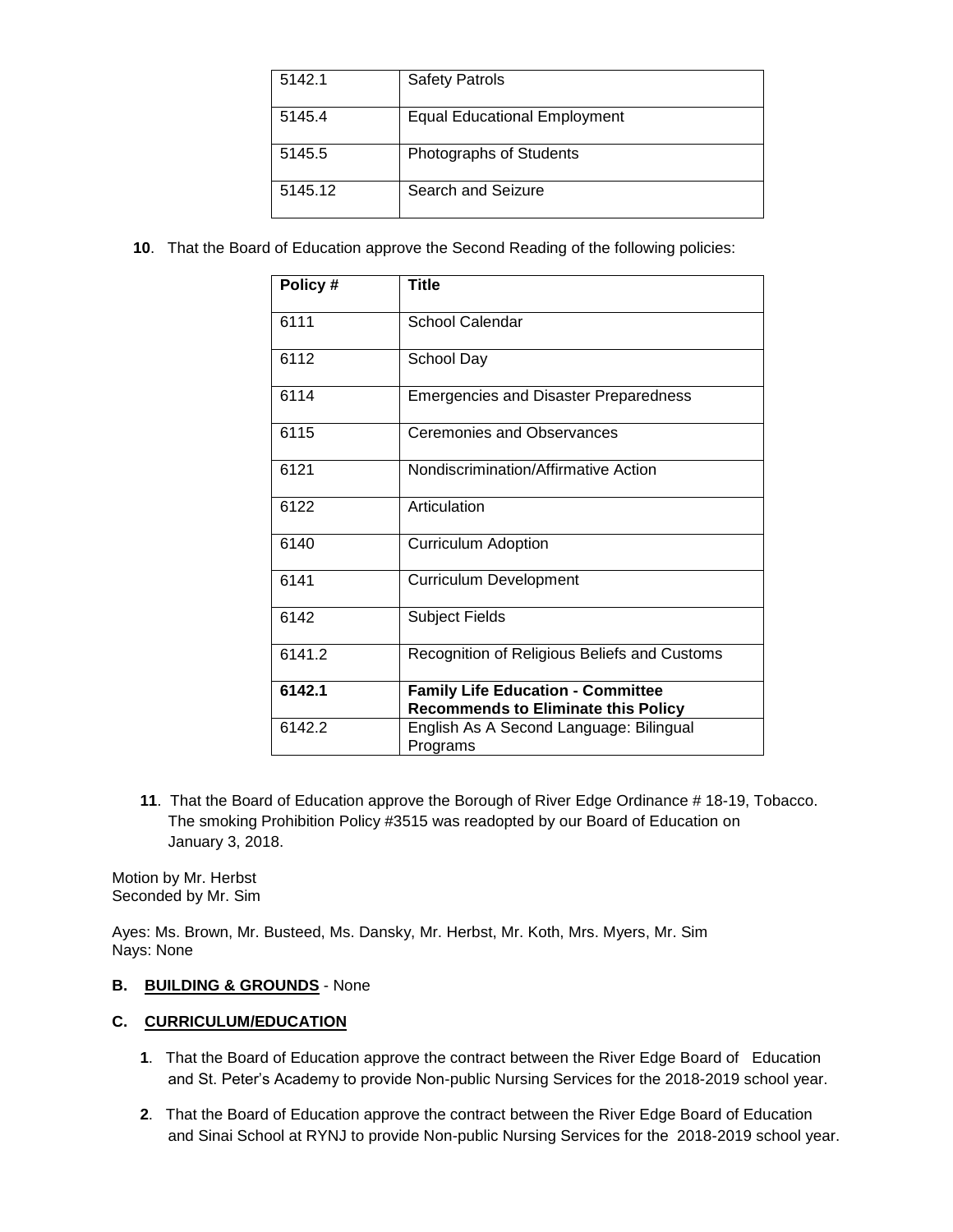- **3**. That the Board of Education approve the contract between the River Edge Board of Education and Yeshiva of North Jersey to provide Non-public Nursing Services for the 2018-2019 school year.
- **4**. That the Board of Education approve the appropriation of 2018-2019 increased state aid in the amount of \$12,000 to 9-11-000-221-104 Curriculum Work-Salaries.
- **5**. That the Board of Education approve the appropriation of 2018-2019 increased state aid in the amount of \$35,000 to 9-11-190-100-500 Purchased Professional Educational Services.
- **6**. That the Board of Education approve the appropriation of 2018-2019 increased state aid in the amount of \$43,160 to 9-11-120-100-101-00-00 to First through Fifth grade salaries and \$8,840 to 9-11-130-100-101-00-00 to Sixth grade Salaries.
- **7**. That the Board of Education approve the following Curricula:
	- Reading Writing Math Social Studies **Science** Physical Education Health & Wellness Visual & Performing Arts – Music Visual & Performing Arts – Art World Language

Motion by Mr. Sim Seconded by Mr. Busteed

Ayes: Ms. Brown, Mr. Busteed, Ms. Dansky, Mr. Herbst, Mr. Koth, Mrs. Myers, Mr. Sim Nays: None

# **D. FINANCE/GRANTS/GIFTS**

- **1**. That the Board of Education approve the revised proposed school tax payment schedule for the 2018-2019 school year as per the attached. (Addendum)
- **2**. That the Board of Education accept the \$140.00 donation from Jennifer Wong Hernandez for general use at Roosevelt School (Addendum).

Motion by Mr. Busteed Seconded by Ms. Dansky

Ayes: Ms. Brown, Mr. Busteed, Ms. Dansky, Mr. Herbst, Mr. Koth, Mrs. Myers, Mr. Sim Nays: None

# **E. PERSONNEL**

- **1**. That the Board of Education, with the recommendation of the Superintendent approve Jacqueline Fiore, Leave Replacement Teacher, MA, Step 6, for the 2018-2019 school year.
- **2**. That the Board of Education, with the recommendation of the Superintendent approve Eva Salierno Visperas, .5 Physical Education Teacher, MA, Step 6, for the 2018-2019 school year.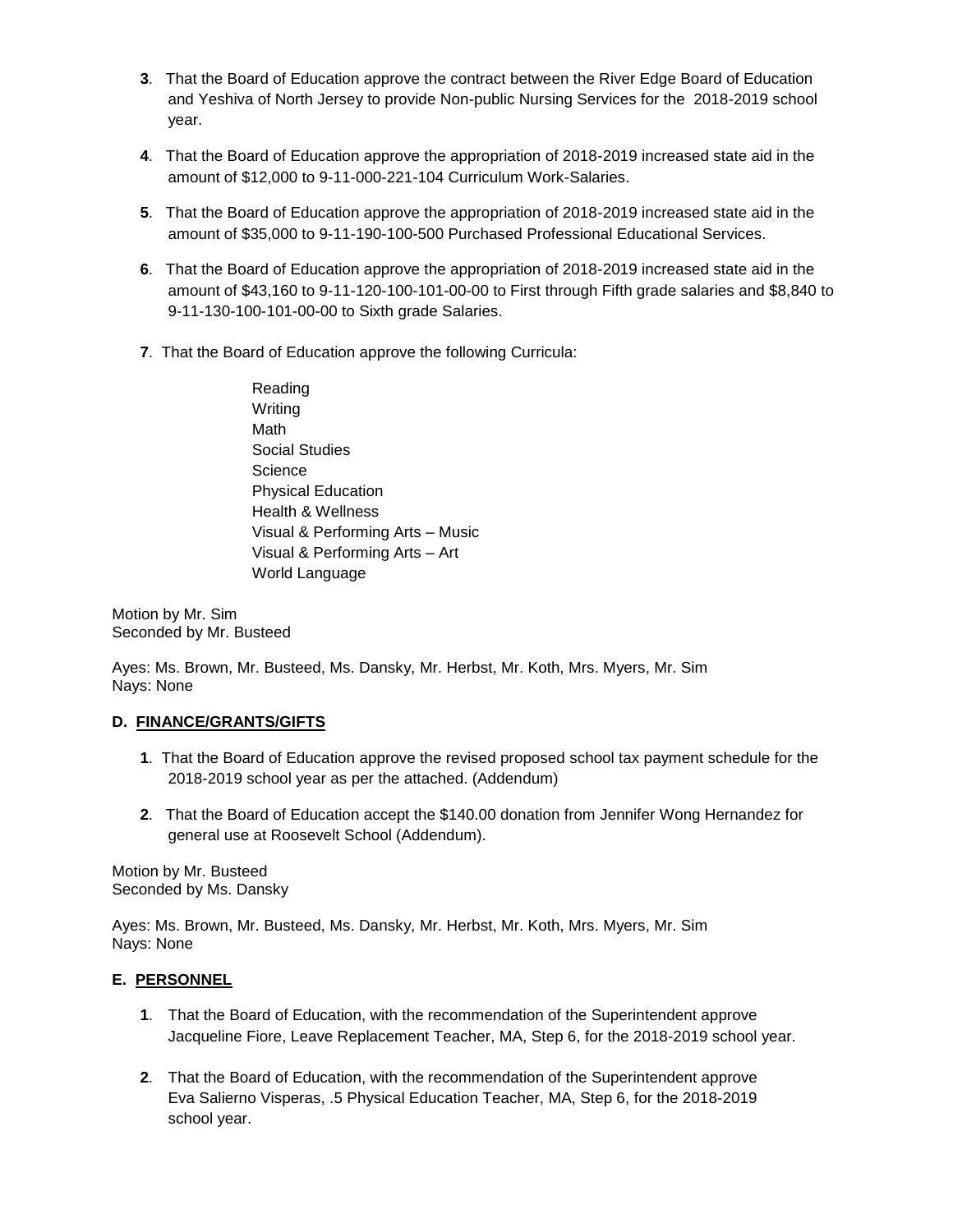Motion by Ms. Dansky Seconded by Ms. Brown

Ayes: Ms. Brown, Mr. Busteed, Ms. Dansky, Mr. Herbst, Mr. Koth, Mrs. Myers, Mr. Sim Nays: None

**3**. That the Board of Education, with the recommendation of the Superintendent approve Nevin Werner, Math and Science Instructional Coach and Supervisor, to start on September 17, 2018 through June 30, 2019.

Motion by Ms. Brown Seconded by Mr. Koth

Ayes: Ms. Brown, Mr. Busteed, Ms. Dansky, Mr. Herbst, Mr. Koth, Mrs. Myers, Mr. Sim Nays: None

- **4**. That the Board of Education, with the recommendation of the Superintendent approve Namjeong Annice Ryu, ESL Teacher, MA, Step 4, for the 2018-2019 school year. Start date to be determined.
- **5**. That the Board of Education, with the recommendation of the Superintendent approve Darci Humphries, Teacher, MA, Step 4, for the 2018-2019 school year.
- **6**. That the Board of Education accept, with regret, the resignation of Monica Schnee, ESL Teacher, effective September 28, 2018.
- **7**. That the Board of Education accept, with regret, the resignation of Elizabeth Shuler, Part-time Aide, effective August 10, 2018.
- **8**. That the Board of Education accept, with regret, the resignation of Barbara Oliveri, Part-time Aide, effective August 23, 2018.
- **9**. That the Board of Education accept, with regret, the resignation of Mary Bruno, Part-time Aide, effective August 30, 2018.
- **10**. That the Board of Education accept, with regret, the resignation of Pam Lobeley, Part-time Aide, effective September 4, 2018.
- **11**. That the Board of Education accept, with regret, the resignation of Betsy Tyras, Part-time Health Aide, effective August 17, 2018.
- **12**. That the Board of Education accept, with regret, the resignation of Melvin Batista, ABA Aide, effective August 24, 2018.
- **13**. That the Board of Education accept, with regret, the resignation of Alexandra Schmidt, ABA Aide, effective August 28, 2018.
- **14**. That the Board of Education, with the recommendation of the Superintendent approve Samantha Rosenbloom, Leave Replacement Teacher , BA, Step 2 from 9/1/18- 12/21/18 (on or about).
- **15**. That the Board of Education, with the recommendation of the Superintendent, approve Courtney Sweet*, p*art-time (0.5) Leave Replacement Teacher, MA, Step 3 from September 6, 2018 through December 7, 2018.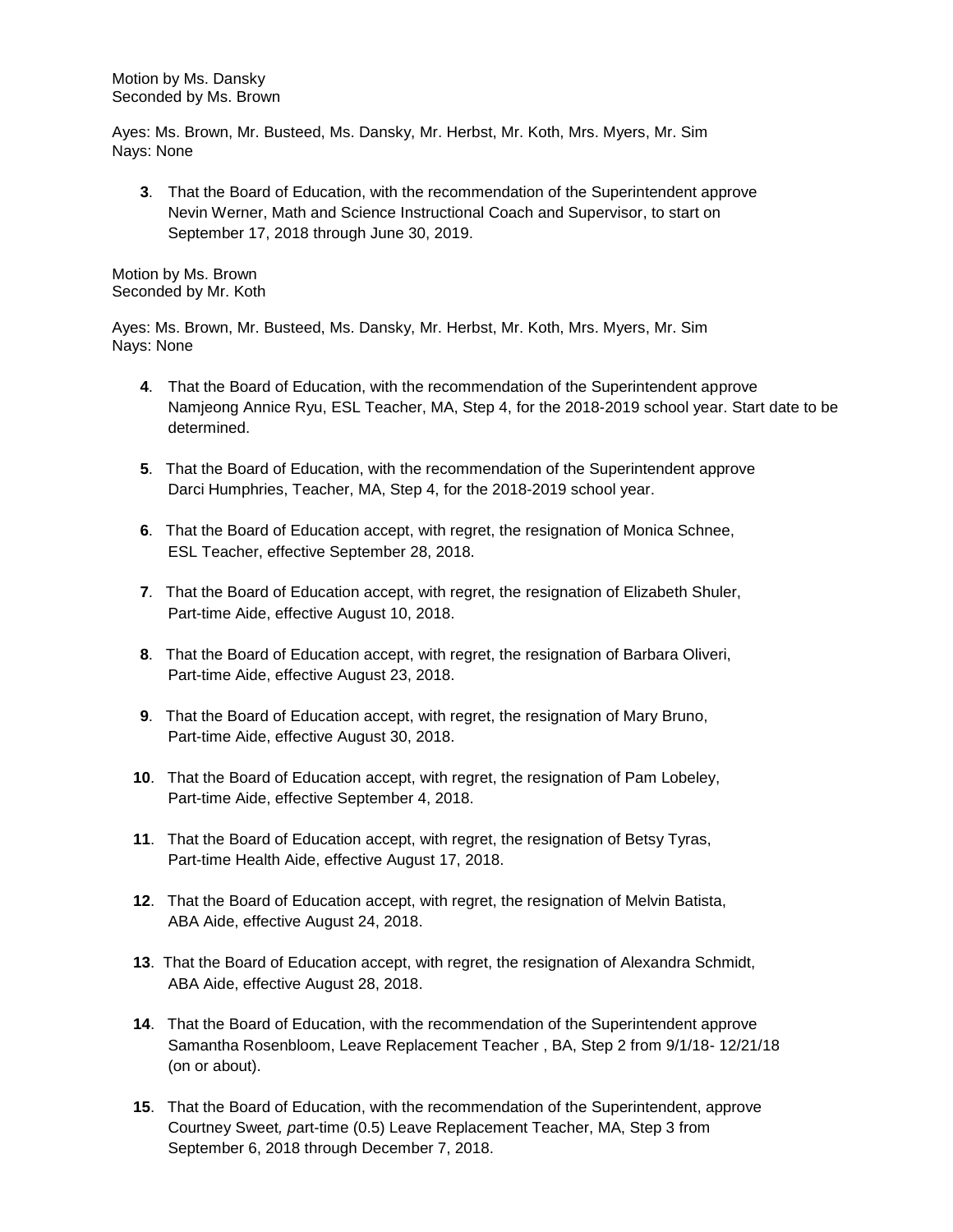- **16**. That the Board of Education, with the recommendation of the Superintendent, approve Adam Grosso, Full-Time ABA Aide, starting, September 1, 2018 through June 30, 2019.
- **17**. That the Board of Education, with the recommendation of the Superintendent, approve Tammy Valentine, Full-Time ABA Aide, starting, on or about October 1, 2018 through June 30, 2019.
- **18**. That the Board of Education, with the recommendation of the Superintendent, approve Maria Morales, from part-time (0.6) Teacher to full-time (1.0) Teacher, BA+15, step 2, for the 2018-2019 school year.
- **19**. That the Board of Education, with the recommendation of the Superintendent, approve Nicole Krapels, Part-time Clerical Assistant, for a maximum of 25 hours per week for the, for the 2018-2019 school year. Salary will be substantially funded by IDEA.
- **20**. That the Board of Education, with the recommendation of the Superintendent, approve a Disability leave of absence for Paige Seifert to commence on September 6, 2018 through a date to be determined by medical guidance.
- **21**. That the Board of Education, with the recommendation of the Superintendent, approve a Disability leave of absence for Briana Rizzi to commence on September 6, 2018 through on or about December 7, 2018.
- **22**. That the Board of Education, with the recommendation of the Superintendent approve a Maternity/Disability leave of absence for Jaime Lazor to commence on or about February 4, 2019 through February 26, 2019, to be followed by a Federal/State Family leave of absence/Child Care Leave to commence on or about February 27, 2019, through June 30, 2019.
- **23**. That the Board of Education, with the recommendation of the Superintendent approve a Maternity/Disability leave of absence for Whitney Castellvi to commence on or about January 2, 2019 through January 25, 2019, to be followed by a Federal/State Family leave of absence to commence on or about January 28, 2019, through April 19, 2019.
- **24**. That the Board of Education, with the recommendation of the Superintendent approve Danielle Arnold, 504 Aide, September 12, 2018 through June 30, 2019.
- **25**. That the Board of Education, with the recommendation of the Superintendent, approve Keri Prestigiacomo, Part-time Aide and Lunch Aide for the 2018-2019 school year, pending final paperwork.
- **26**. That the Board of Education approve the following individuals for Morning Supervision Duty as per Article XIII Section 13.3 of the River Edge Education Association Contract Agreement.

Gregory Kupchak Gabrielle Dalmar Lauren Proda Courtney Sweet

- **27**. That the Board of Education approve Nichol Del Rosso for Student Council Advisor for the 2018-2019 School Year.
- **28**. That the Board of Education approve Lauren Proda and Jaime Lazor for Cycle I of the Post Dismissal Instructional Academy for the 2018-2019 School Year.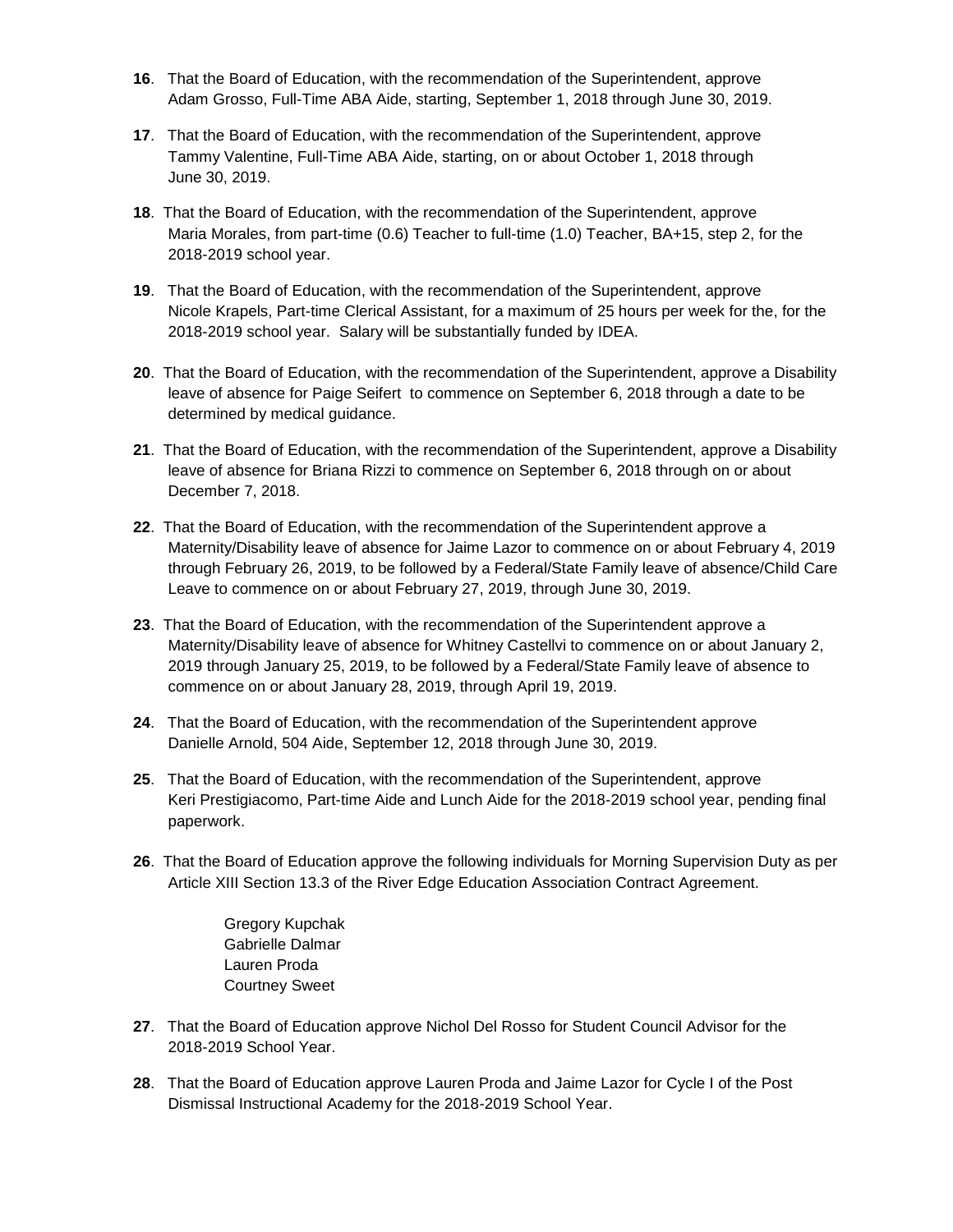**29**. That the Board of Education, with the recommendation of the Superintendent, approve the following as Substitute Teachers for the 2018-2019 School Year:

> Amanda Conroy Mark Reinke

**30**. That the Board of Education, with the recommendation of the Superintendent, post approve additional hours of employment of the following ABA Aides for the Building Bridges Extended School Program, In-Home Instruction, \$35.00 per hour from August 1, 2018 to August 31, 2018.

| <b>Name</b>            | <b>Hours</b> |
|------------------------|--------------|
| Amanda DeLucia         | 10           |
| <b>Ashley Gargiulo</b> | 5            |

- **31**. That the Board of Education post approve Jessica Barbo for Summer Curriculum work at a rate of \$50.00 per hour for 10 hours.
- **32**. That the Board of Education approve the resolution to rescind the employment for Lisa Minasian, Leave Replacement Teacher, BA, Step 3\* from September 1, 2018 through on or about December 21, 2018.

Motion by Mr. Koth Seconded by Mr. Herbst

Ayes: Ms. Brown, Mr. Busteed, Ms. Dansky, Mr. Herbst, Mr. Koth, Mrs. Myers, Mr. Sim Nays: None

### **F. RIVER EDGE SPECIAL EDUCATION** - None

### **G. REGION V ADMINISTRATION & TRANSPORTATION**

**1**. WHEREAS, the River Edge Board of Education (the "Board") is the lead education agency ("LEA") for the Bergen County Region V Council for Special Education ("Region V"); and

WHEREAS, Region V provides shared services for its member districts such as evaluations, direct services, and consultation; and

WHEREAS, as the LEA, the Board must approve the consultant agreements of the providers that Region V utilizes to deliver shared services to its member districts.

NOW THEREFORE, BE IT RESOLVED, that the Board, upon recommendation of the Superintendent, re-approves the consultant agreements of the following Region V Shared Services Consultants, Psychologists, Learning Disabilities Teacher Consultants, Social Workers, Speech Language Specialists, Occupational and Physical Therapists, and Translators to provide evaluations, direct services, and consultation, to non-public and public schools for member districts upon request for the 2018-2019 school year:

| Solace OT, LLC             | Occupational Therapist    | <b>Direct Service</b>  |
|----------------------------|---------------------------|------------------------|
| Power Grip Therapy LLC     | Occupational Therapist    | <b>Direct Service</b>  |
| Jana PT                    | <b>Physical Therapist</b> | <b>Direct Services</b> |
| <b>Busy B Programs LLC</b> | <b>Behaviorist</b>        | Consultant             |
| Madeline Koransky          | <b>Nonpublic</b>          | Consultant             |
| Angela Gussoni LLC         | Nonpublic                 | Consultant             |